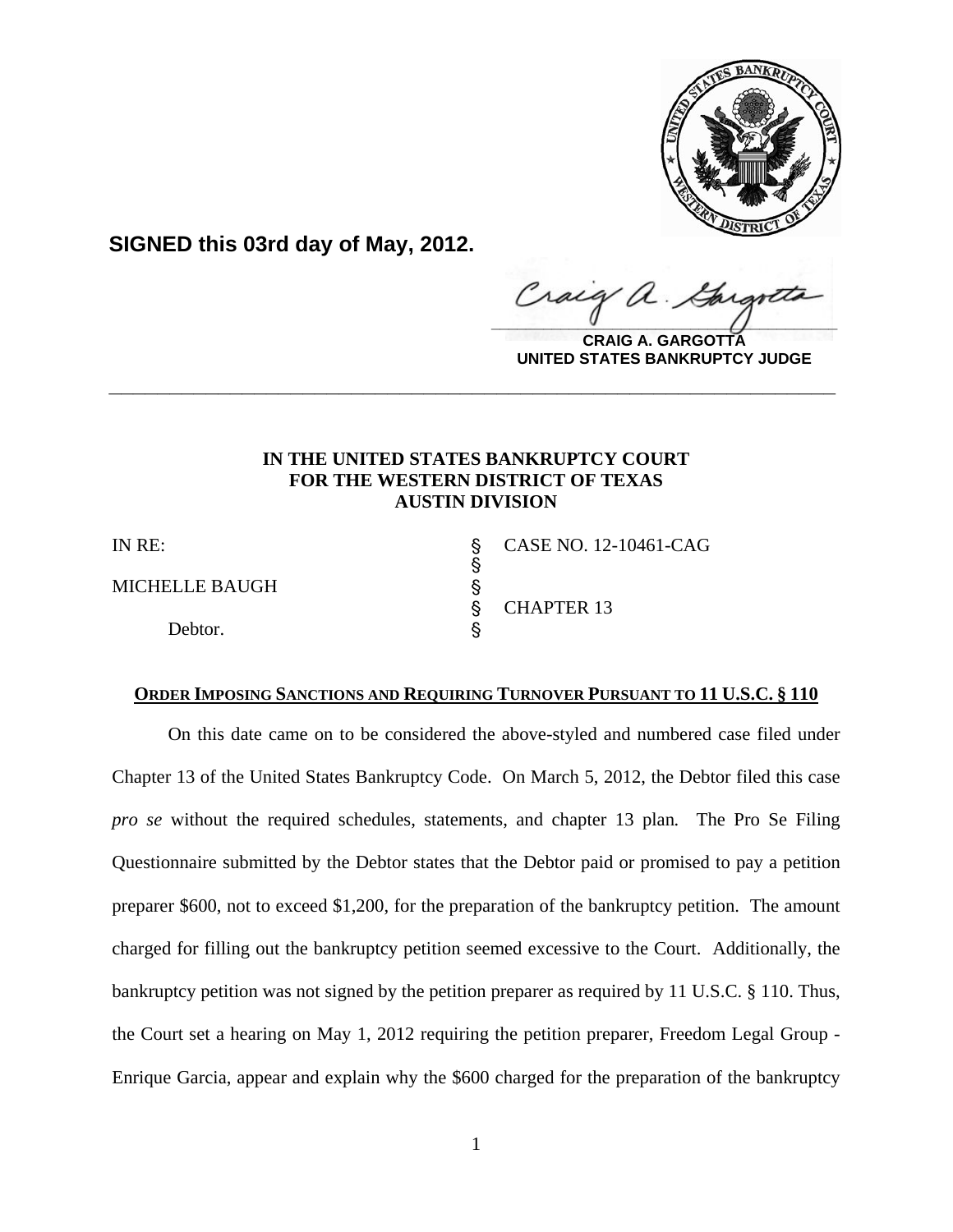petition was not excessive and why they should not be found in violation of 11 U.S.C. § 110 and required to refund all fees paid by the Debtor for the filing of the petition. Additionally, the Court found that Freedom Legal Group – Enrique Garcia should appear and show cause why they should not be found in violation of 11 U.S.C. § 110(b)-(h), why they should not be fined under 11 U.S.C. § 110 (i) and (*l*), and why they should not be enjoined from acting as a bankruptcy petition preparer under § 110(j).

At the hearing on May 1, 2012, the Debtor appeared and submitted an email she received from Enrique Garcia to the Court for review. The email states:

 Please sign and file at the Clerks office. Once filed FAX me copy of Case with case #. I will also need the Trustee Attorney information you have from Bank of America.

\*\* IF they ask you at the court if you took counseling tell them you did but forgot certificate.

Neither Freedom Legal Group nor Enrique Garcia appeared at the hearing.

 After the show cause hearing, the Court was forced to dismiss the Debtor's bankruptcy case because Freedom Legal Group and Enrique Garcia failed to prepare the Debtor's schedules and statements and such schedules and statements were not filed within 45 days of the date of the filing of the petition.

## **ANALYSIS**

 According to 11 U.S.C. § 110(a), a bankruptcy petition preparer is a person, other than an attorney for the debtor . . . , who prepares for compensation . . . a petition or any other document prepared for filing by a debtor in a United States bankruptcy court . . . in connection with a case under this title." Along with the bankruptcy petition, 11 U.S.C. § 110(h)(2) requires the filing of a declaration under penalty of perjury by the bankruptcy petition preparer disclosing any fee received from or on behalf of the debtor within 12 months immediately prior to the filing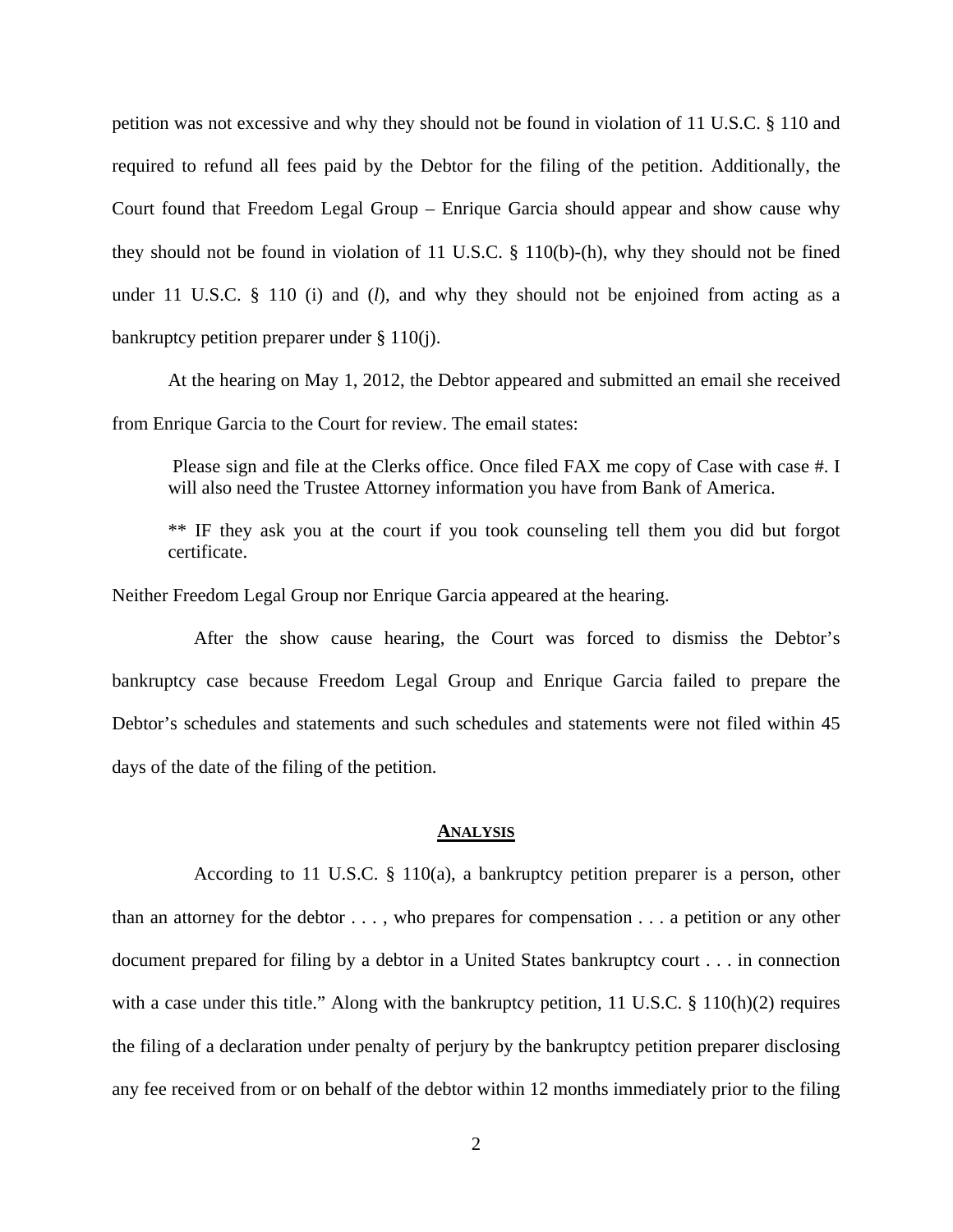of the case and any unpaid fee charged to the debtor. Section  $110(h)(3)$  requires the Court to disallow and order immediate turnover of any fee "found to be in excess of the value of any services rendered by the bankruptcy petition preparer during the 12-month period immediately preceding the date of the filing of the petition." If a petition preparer fails to comply with a Court order to turn over funds within 30 days of service of such order, § 110(h)(5) authorizes the Court to fine the petition preparer "not more than \$500 for each failure to comply."

Under 11 U.S.C. § 110(b), an individual bankruptcy petition preparer must sign the petition and print on the petition the preparer's name and address. If the petition preparer is not an individual, then "an officer principal, responsible person, or partner of the bankruptcy petition preparer" must sign the petition and print on the petition the name and address of that officer, principal, responsible person, or partner." Section 110(b) also requires the petition preparer to give the debtor written notice that a bankruptcy petition preparer is not an attorney and may not practice law or give legal advice. Such notice must be signed by the debtor and the petition preparer and be filed with the petition. Additionally, section 110(c) requires a petition preparer to place an identifying number that identifies the individual who prepared the petition on the petition. In addition,  $\S 110(l)(1)$  authorizes the Court to fine a bankruptcy petition preparer "not more than \$500" for each failure to comply with any provision of subsections (b-h). Additionally, under  $\S 110(l)(2)$  the Court must triple the amount of such fine if it finds that the petition preparer "prepared a document for filing in a manner that failed to disclose the identity of the bankruptcy petition preparer."

 In this case, Freedom Legal Group and Enrique Garcia acted as a petition preparer as defined by 11 U.S.C  $\S$  110(a) by preparing the Debtor's bankruptcy petition for filing, as evidenced by the Debtor's testimony at the hearing and the email submitted by the Debtor at the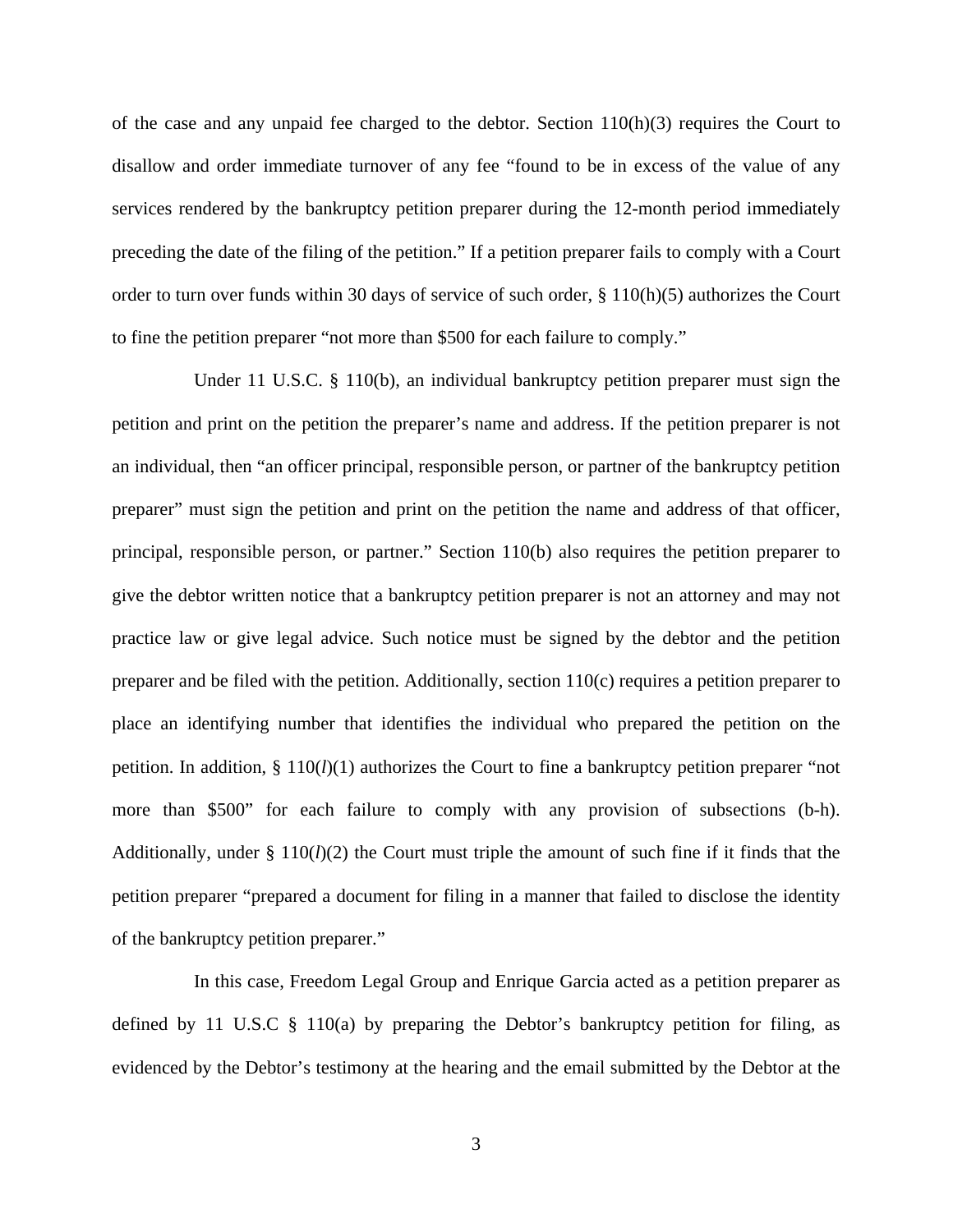hearing. Thus, Freedom Legal Group and Enrique Garcia are subject to each of the requirements imposed on bankruptcy petition preparers by 11 U.S.C. § 110.

 To begin, the Court finds that Freedom Legal Group and Enrique Garcia charged the Debtor fees in excess of the value of any services rendered. Although Freedom Legal Group and Enrique Garcia prepared the Debtor's bankruptcy petition for filing, the petition preparer failed to prepare the schedules, statements, and chapter 13 plan that are required to be filed with the bankruptcy petition. As a result of Freedom Legal Group and Enrique Garcia's failure, the Debtor's bankruptcy case was summarily dismissed by operation of 11 U.S.C. § 521(i) because the schedules and statements were not filed within 45 days of the date of the filing of the petition. Thus, the Court finds that the value of Freedom Legal Group and Enrique Garcia services is zero dollars. The Court also finds that the services rendered by Freedom Legal Group and Enrique Garcia acted to the Debtor's detriment because she now has a bankruptcy on her record and if she needs to file again within the next year, she will need to file a motion and appear at a hearing to ask the Court to extend the automatic stay in accordance with 11 U.S.C. §  $362(c)(3)(B)$ . Additionally, the Debtor's home is now in jeopardy because her case has been dismissed and she no longer has the benefit of the automatic stay. The loss of the Debtor's home is especially damaging in this case because the Debtor is a single mom with two disabled children and has lost her job.

 Thus, in accordance with § 110(h) the Court finds that Freedom Legal Group or Enrique Garcia immediately turnover the \$600 received from the Debtor and pay the Debtor \$100 to reimburse her for the filing fee she paid in this case. Should Freedom Legal Group or Enrique Garcia fail to turnover any fees received by the Debtor within 30 days, the Court will fine Freedom Legal Group and Enrique Garcia \$500 for failure to comply with this Order in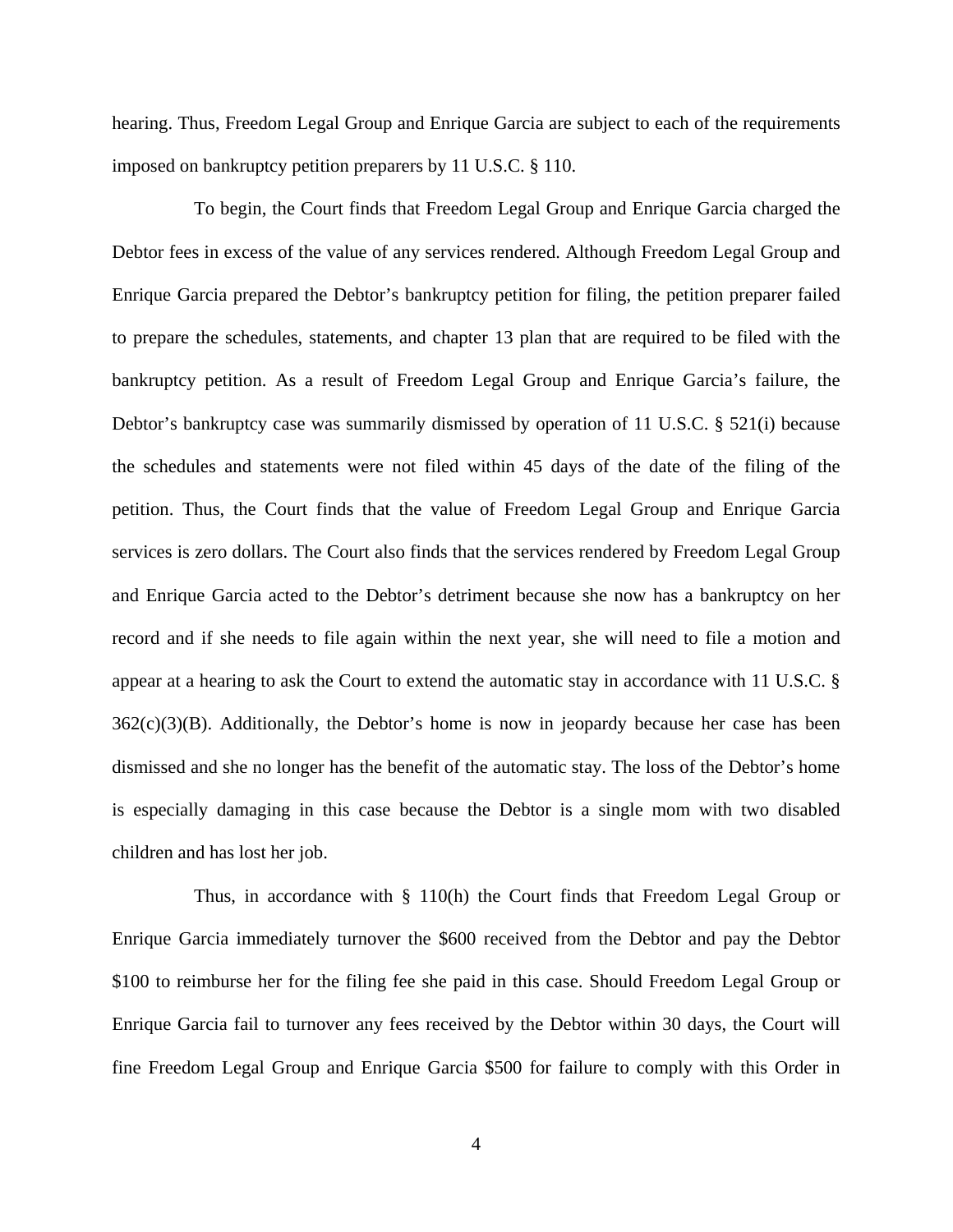accordance with  $\S$  110(h)(5). Additionally, the Court finds that Freedom Legal Group and Enrique Garcia should be held in contempt of court for failing to appear at the show cause hearing and sanctioned in the amount of \$2,500 for their failure to appear, the undue harm their actions have caused the Debtor, and for instructing the Debtor to lie to the Clerk's Office about whether she had taken the credit counseling course required by 11 U.S.C. § 109. The Court also finds that such sanctions should be paid to the Debtor to compensate her for her injuries.

 The Court warns both Freedom Legal Group and Enrique Garcia that their conduct in this case is unacceptable and failure to comply with the provisions of this Order will result in further fines and/or an injunction under 11 U.S.C.  $\S$  110(j)(B)(3). The Court also warns that it could find that Freedom Legal Group and Enrique Garcia at a minimum, violated 11 U.S.C. §§ 110(b), (c) and (h). When Freedom Legal Group and Enrique Garcia prepared the Debtor's petition for filing they failed to disclose that they prepared the petition as required by  $\S 110(b)(1)$ and failed to file the notice required by § 110(b)(2) with the petition. Freedom Legal Group and Enrique Garcia also failed to place the identifying number of the petition preparer on the petition in violation of § 110(c) and failed to file the declaration regarding fees paid by the Debtor for their services in violation of § 110(h). Thus, the in accordance with § 110(*l*), the Court could find that Freedom Legal Group or Enrique Garcia should be fined \$1,500 for failure to comply with § 110(b), (c), and (h). Additionally, the Court could find that Freedom Legal Group and Enrique Garcia prepared the petition for filing in a manner that failed to disclose the identity of the bankruptcy petition preparer. In such case, § 110(*l*)(2) would require the Court to triple the \$1,500 fine and access a total fine of \$4,500. The Court will consider entering another Order to Show Cause based the provisions of § 110 outlined in this paragraph should Freedom Legal Group and Enrique Garcia fail to comply with this Order.